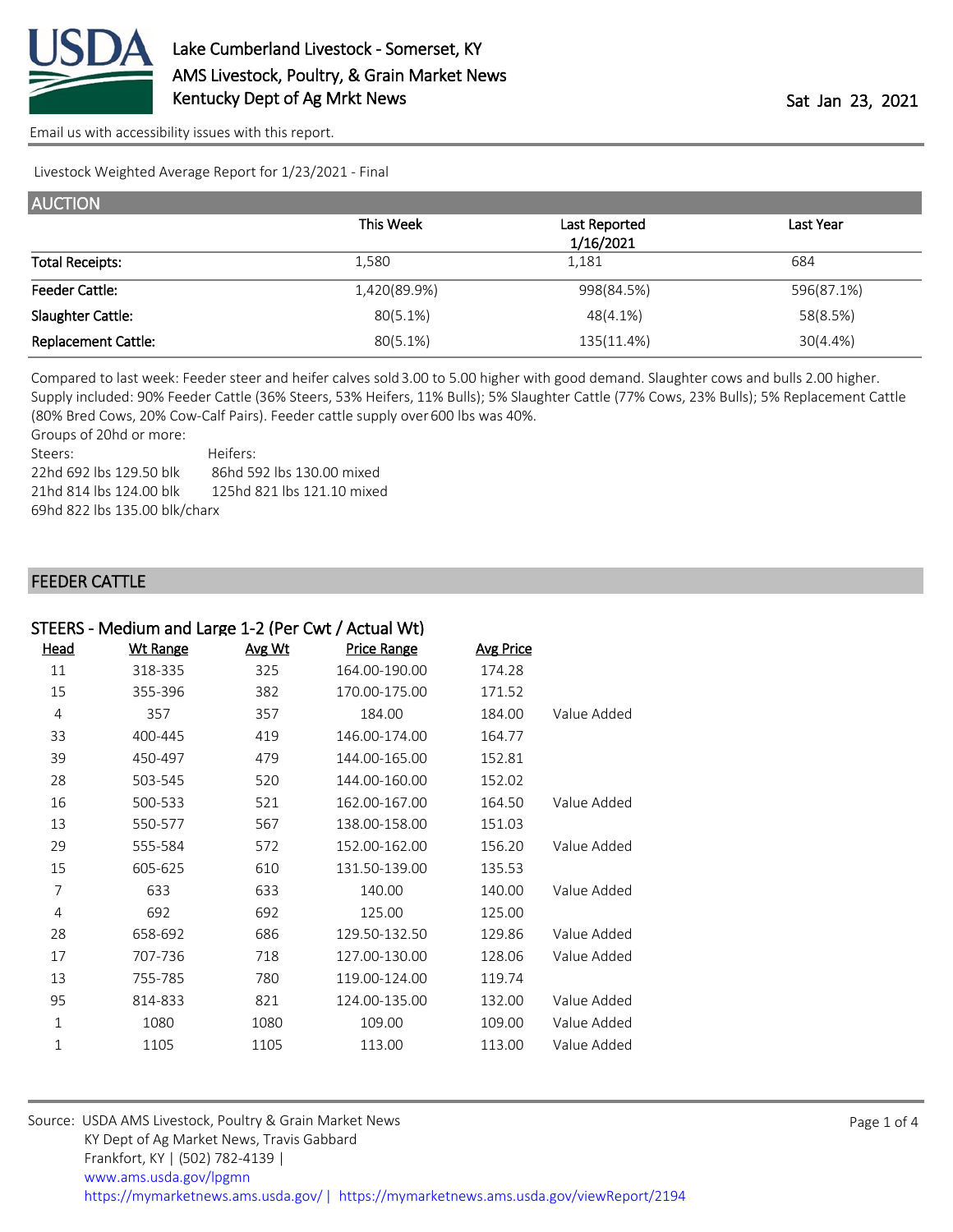

|      |                 |        | HEIFERS - Medium and Large 1-2 (Per Cwt / Actual Wt) |                  |             |
|------|-----------------|--------|------------------------------------------------------|------------------|-------------|
| Head | <b>Wt Range</b> | Avg Wt | Price Range                                          | <b>Avg Price</b> |             |
| 14   | 273-275         | 275    | 129.00-140.00                                        | 131.34           |             |
| 20   | 320-340         | 326    | 135.00-140.00                                        | 136.56           |             |
| 13   | 352-377         | 364    | 129.00-137.00                                        | 132.52           |             |
| 58   | 400-445         | 427    | 125.00-139.00                                        | 134.73           |             |
| 3    | 442             | 442    | 145.00                                               | 145.00           | Value Added |
| 45   | 453-495         | 473    | 133.00-140.00                                        | 137.11           |             |
| 14   | 462-495         | 478    | 141.00-144.00                                        | 142.11           | Value Added |
| 35   | 501-545         | 529    | 125.00-132.00                                        | 126.69           |             |
| 26   | 500-531         | 523    | 126.00-145.00                                        | 137.46           | Value Added |
| 19   | 550-586         | 568    | 118.00-128.00                                        | 122.98           |             |
| 98   | 551-592         | 589    | 128.00-135.00                                        | 130.10           | Value Added |
| 28   | 600-635         | 611    | 110.00-126.00                                        | 118.03           |             |
| 25   | 655-696         | 680    | 116.00-125.00                                        | 119.40           |             |
| 9    | 710-740         | 731    | 110.00-116.00                                        | 110.65           |             |
| 9    | 765-780         | 775    | 100.00-114.00                                        | 109.39           |             |
| 3    | 843             | 843    | 103.00                                               | 103.00           |             |
| 125  | 821             | 821    | 121.10                                               | 121.10           | Value Added |

### BULLS - Medium and Large 1-2 (Per Cwt / Actual Wt)

| Head         | <b>Wt Range</b> | Avg Wt | <b>Price Range</b> | <b>Avg Price</b> |
|--------------|-----------------|--------|--------------------|------------------|
| 5            | 322             | 322    | 155.00             | 155.00           |
| 9            | 355-395         | 374    | 156.00-170.00      | 165.07           |
| 8            | 410-411         | 411    | 155.00-165.00      | 162.50           |
| 26           | 450-495         | 481    | 130.00-152.00      | 143.56           |
| 25           | 503-530         | 513    | 125.00-155.00      | 143.70           |
| 9            | 557-560         | 558    | 130.00-135.00      | 132.77           |
| 6            | 625-630         | 629    | 120.00-125.00      | 120.83           |
| 6            | 665-670         | 668    | 115.00-116.00      | 115.33           |
| 14           | 700-712         | 709    | 108.00-117.00      | 114.73           |
| $\mathbf{1}$ | 800             | 800    | 120.00             | 120.00           |
| 3            | 950             | 950    | 90.00              | 90.00            |
|              |                 |        |                    |                  |

### SLAUGHTER CATTLE

# COWS - Breaker 75-80% (Per Cwt / Actual Wt)

| Head | Wt Range  | Avg Wt | Price Range | Avg Price | Dressing |
|------|-----------|--------|-------------|-----------|----------|
| 12   | 1200-1400 | 1367   | 54.00-57.00 | 54.59     | Average  |
|      | 1400-1650 | 1525   | 60.00-63.00 | 61.38     | High     |
|      | 1600-1650 | 1625   | 50.00-51.00 | 50.49     | LOW      |

## COWS - Boner 80-85% (Per Cwt / Actual Wt)

| Source: USDA AMS Livestock, Poultry & Grain Market News                                |
|----------------------------------------------------------------------------------------|
| KY Dept of Ag Market News, Travis Gabbard                                              |
| Frankfort, KY   (502) 782-4139                                                         |
| www.ams.usda.gov/lpgmn                                                                 |
| https://mymarketnews.ams.usda.gov/   https://mymarketnews.ams.usda.gov/viewReport/2194 |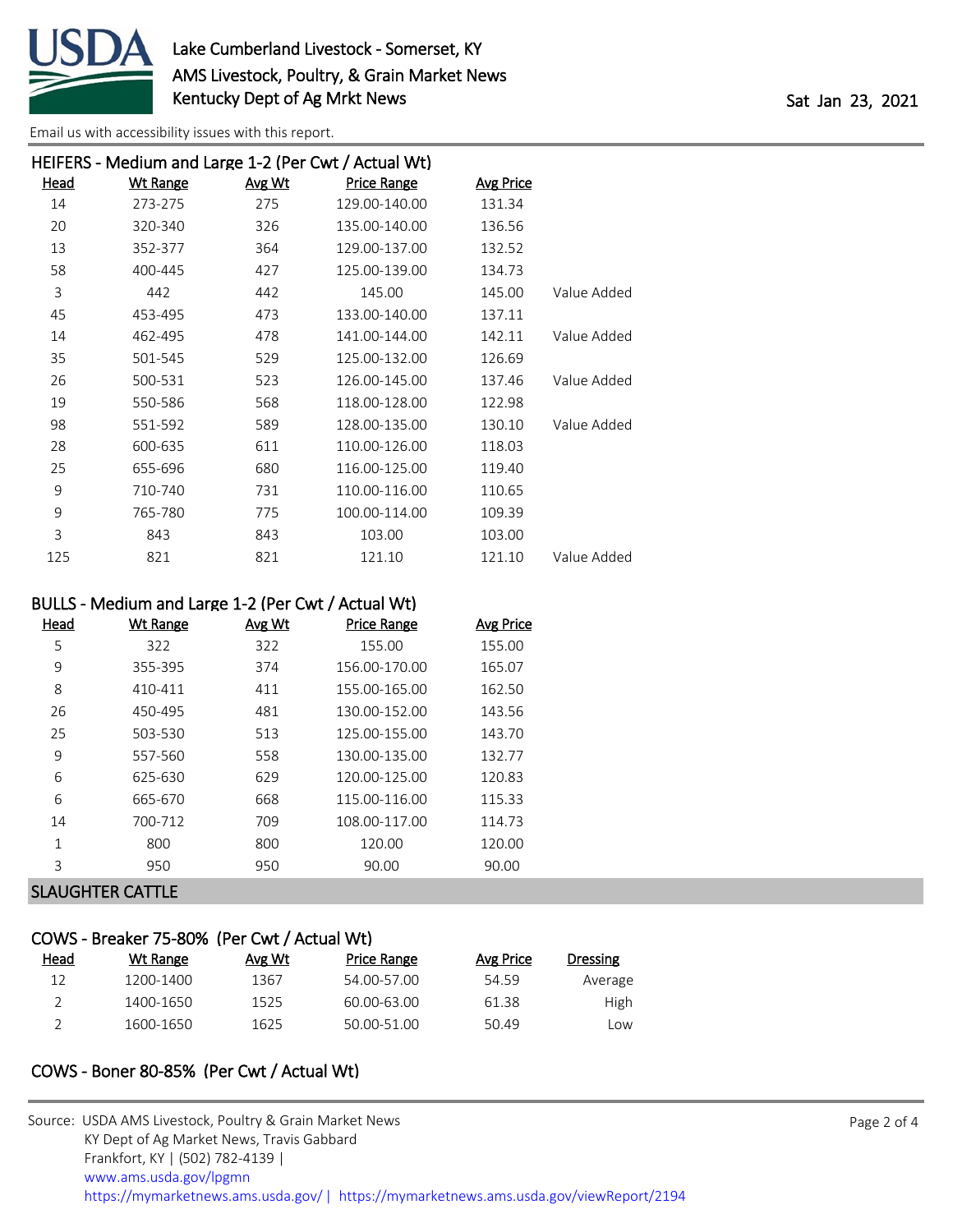

| Head | Wt Range  | Avg Wt | Price Range | Avg Price | Dressing |
|------|-----------|--------|-------------|-----------|----------|
| 12   | 1100-1325 | 1202   | 50.00-53.00 | 51.83     | Average  |
| ₹    | 1100-1200 | 1167   | 60.00-63.00 | 60.94     | High     |
|      | 1300      | 1300   | 47.00       | 47.00     | Low      |

## COWS - Lean 85-90% (Per Cwt / Actual Wt)

| <u>Head</u> | Wt Range  | Avg Wt | Price Range | Avg Price | <b>Dressing</b> |
|-------------|-----------|--------|-------------|-----------|-----------------|
|             | 1100-1120 | 1110   | 40.00-45.00 | 42.48     | Average         |
|             | 1100      | 1100   | 53.00       | 53.00     | High            |
|             | 1190-1250 | 1220   | 30.00-32.00 | 30.98     | LOW             |

|                    | BULLS - 1-2 (Per Cwt / Actual Wt) |        |              |           |                 |  |
|--------------------|-----------------------------------|--------|--------------|-----------|-----------------|--|
| Head               | Wt Range                          | Avg Wt | Price Range  | Avg Price | <b>Dressing</b> |  |
|                    | 1750-1850                         | 1779   | 85.00-88.00  | 85.89     | Average         |  |
|                    | 1820-2340                         | 2080   | 97.00-100.00 | 98.69     | High            |  |
| 4                  | 1350-1400                         | 1375   | 78.00-81.00  | 79.53     | Low             |  |
| REPLACEMENT CATTLE |                                   |        |              |           |                 |  |

### BRED COWS - Medium and Large 1-2 (Per Head / Actual Wt)

| Age     | Stage | Head | Wt Range | Avg Wt | <b>Price Range</b> | Avg Price |
|---------|-------|------|----------|--------|--------------------|-----------|
| $2 - 8$ | 12    | 12   | 907-1258 | 1044   | 755.00-925.00      | 828.04    |
| $2 - 8$ | ТЗ    | 15   | 800-1385 | 1174   | 925.00-1075.00     | 993.92    |
| >8      | 12    |      | 1100     | 1100   | 625.00             | 625.00    |
| >8      | T3    | 4    | 810      | 810    | 650.00             | 650.00    |

### COW-CALF PAIRS - Medium and Large 1-2 w/ <150 lbs calf (Per Family / Actual Wt)

| <u>Age</u> | Stage | Head | Wt Range | Avg Wt | <b>Price Range</b> | Avg Price |
|------------|-------|------|----------|--------|--------------------|-----------|
| $2 - 8$    |       |      | 1280     | 1280   | 1075.00            | 1075.00   |

## COW-CALF PAIRS - Medium and Large 1-2 w/ 150-300 lbs calf (Per Family / Actual Wt)

| <u>Age</u> | Stage | Head | Wt Range  | Avg Wt | <b>Price Range</b> | Avg Price |
|------------|-------|------|-----------|--------|--------------------|-----------|
| 2-8.       |       |      | 1100-1305 | 1203   | 950.00-1075.00     | 1017.83   |
| >8         |       |      | 1342      | 1342   | 925.00             | 925.00    |